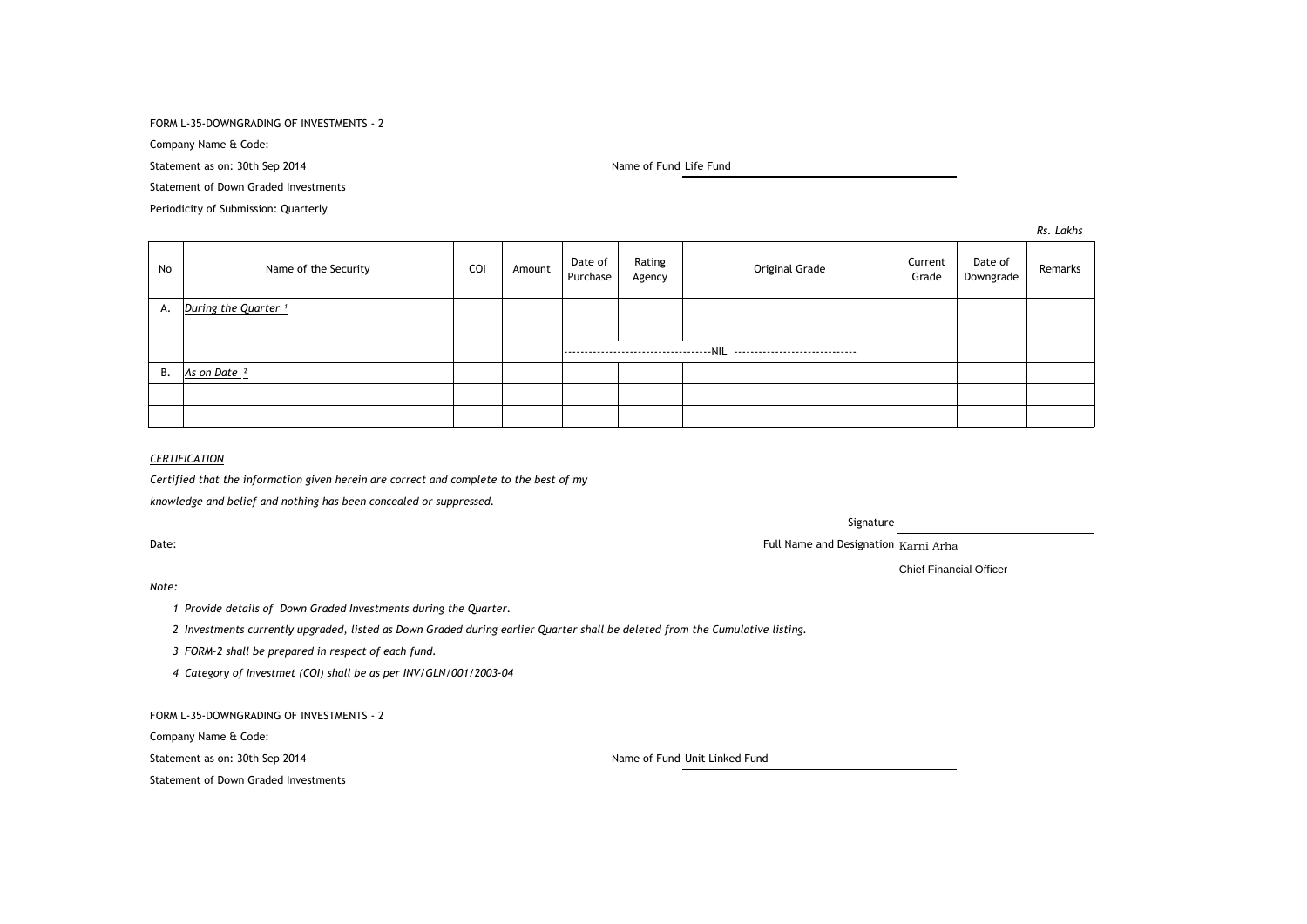## Periodicity of Submission: Quarterly

|    |                                                 |             |          |                           |              |                |           |              | ,,,, _u,,,, |
|----|-------------------------------------------------|-------------|----------|---------------------------|--------------|----------------|-----------|--------------|-------------|
| No | Name of the Security                            | COI         | Amount   | Date of                   | Rating       | Original Grade | Current   | Date of      | Remarks     |
| А. | During the Quarter <sup>1</sup>                 |             |          |                           |              |                |           |              |             |
|    |                                                 |             |          |                           | NIL: No Data |                |           |              |             |
|    |                                                 |             |          |                           |              |                |           |              |             |
|    |                                                 |             |          |                           |              |                |           |              |             |
|    |                                                 |             |          |                           |              |                |           |              |             |
|    |                                                 |             |          |                           |              |                |           |              |             |
|    |                                                 |             |          |                           |              |                |           |              |             |
| В. | As on Date <sup>2</sup>                         |             |          |                           |              |                |           |              |             |
|    | 19.55% HINDALCO INDUSTRIES LTD (MD: 25.04.2022) | <b>ECOS</b> |          | 1,450.26 25-Apr-12 CRISIL |              | $AA+$          | l AA      | 20-Jun-14 NA |             |
|    | 29.55% HINDALCO INDUSTRIES LTD (MD: 27.06.2022) | ECOS        | 1,225.80 | 4-Oct-12 CRISIL           |              | AA+            | <b>AA</b> | 20-Jun-14 NA |             |
|    | 39.60% HINDALCO INDUSTRIES LTD (MD: 02.08.2022) | <b>ECOS</b> | 491.69   | 16-Jul-13 CRISIL          |              | $AA+$          | AA        | 20-Jun-14 NA |             |
|    |                                                 |             |          |                           |              |                |           |              |             |

## *CERTIFICATION*

*Certified that the information given herein are correct and complete to the best of my*

*knowledge and belief and nothing has been concealed or suppressed.*

# Signature

Date: The contraction of the contraction of the contraction of the contraction of the contraction of the contraction  $K = 0$  and  $\theta$  and  $\theta$  and  $\theta$  and  $\theta$  and  $\theta$  and  $\theta$  and  $\theta$  and  $\theta$  and  $\theta$  and  $\theta$  and  $\theta$ 

Chief Financial Officer

*Note:*

*1 Provide details of Down Graded Investments during the Quarter.* 

*2 Investments currently upgraded, listed as Down Graded during earlier Quarter shall be deleted from the Cumulative listing.*

*3 FORM-2 shall be prepared in respect of each fund.*

*4 Category of Investmet (COI) shall be as per INV/GLN/001/2003-04*

FORM L-35-DOWNGRADING OF INVESTMENTS - 2

Company Name & Code:

Statement as on: 30th Sep 2014 Name of Fund Pension and General Annuity Fund

*Rs. Lakhs*